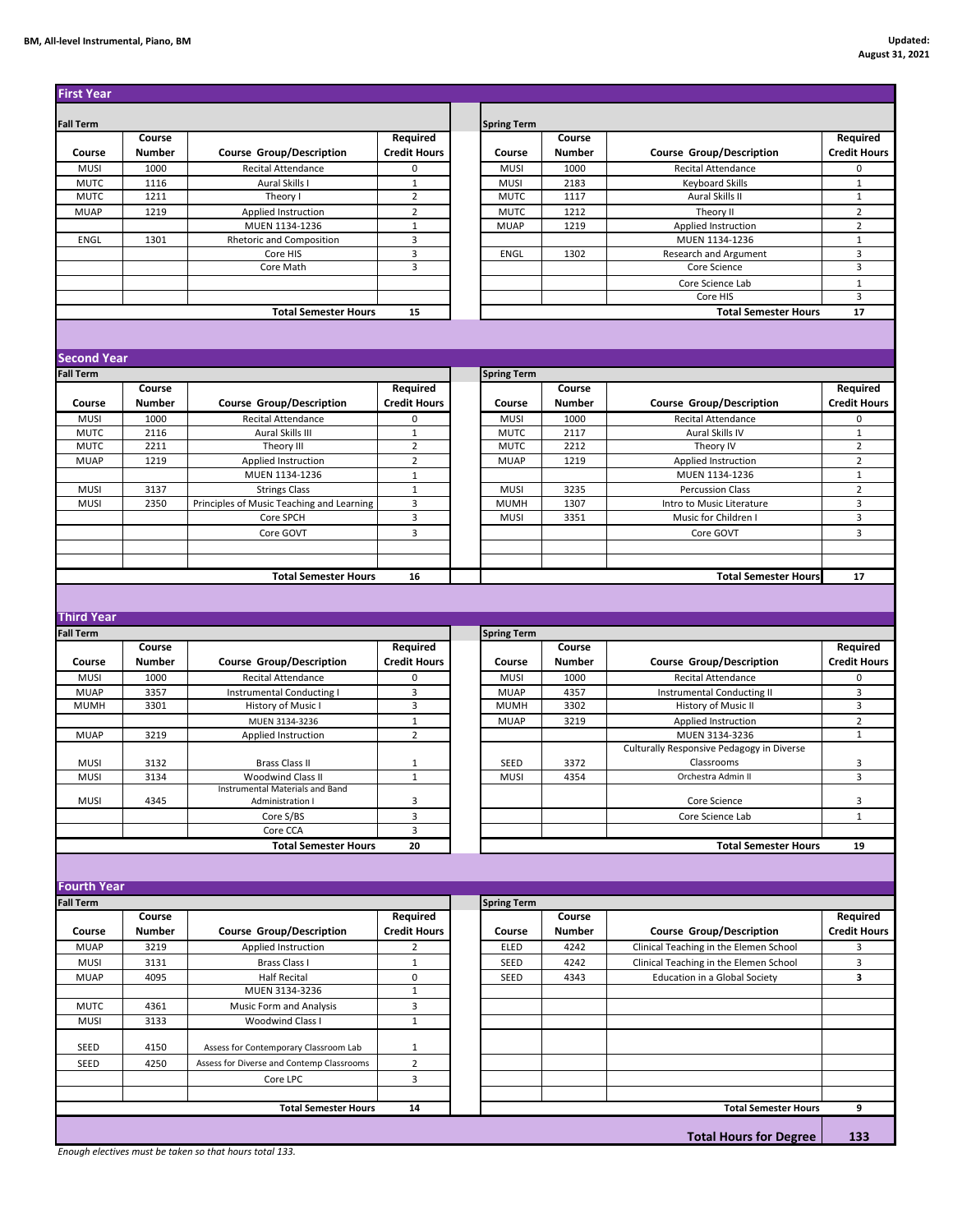|                                                                        |         |                            | <b>Course Group Key</b>   |                                                           |              |                     |                         |
|------------------------------------------------------------------------|---------|----------------------------|---------------------------|-----------------------------------------------------------|--------------|---------------------|-------------------------|
| <b>Credit Hours</b><br><b>Course Group Name</b>                        |         | <b>Courses in Group</b>    |                           |                                                           | Credit       |                     |                         |
|                                                                        |         |                            |                           | <b>Course Group Name</b>                                  | <b>Hours</b> |                     | <b>Courses in Group</b> |
|                                                                        |         |                            |                           |                                                           |              |                     |                         |
| Core Science                                                           | $2 - 3$ |                            |                           | <b>Core SPCH</b>                                          | з            |                     |                         |
| Classical and Modern Astronomy<br><b>Biology for Science Majors II</b> |         | <b>ASTR</b><br><b>BIOL</b> | 1303<br>1307              | <b>Public Speaking</b><br>Interpersonal Communication     |              | SPCH<br>SPCH        | 1315<br>1318            |
| Biology for Non-Science Majors I                                       |         | <b>BIOL</b>                | 1308                      | <b>Teamwork and Group Communication</b>                   |              | <b>SPCH</b>         | 2333                    |
| Biology for Non-Science Majors II                                      |         | <b>BIOL</b>                | 1309                      | Core Math                                                 | з            |                     |                         |
| General Zoology                                                        |         | <b>BIOL</b>                | 1313                      | College Algebra                                           |              | <b>MATH</b>         | 1314                    |
| Anatomy and Physiology I                                               |         | <b>BIOL</b>                | 2301                      | <b>Finite Mathematics</b>                                 |              | MATH                | 1324                    |
| Local Flora or Fauna                                                   |         | <b>BIOL</b>                | 2381                      | Math in Society                                           |              | MATH                | 1332                    |
| Plant Form and Function                                                |         | <b>BIOL</b>                | 2361                      | Intro to Probability and Statistics                       |              | <b>MATH</b>         | 1342                    |
| Conceptual Chemistry                                                   |         | CHEM                       | 1371                      | Intro to Foundations of Mathematics I                     |              | MATH                | 1350                    |
| Intro to Chemistry I                                                   |         | CHEM                       | 1305                      | Calculus I                                                |              | <b>MATH</b>         | 2313                    |
| General Chemistry I                                                    |         | CHEM                       | 1311                      | Core S/BS                                                 | 3            |                     |                         |
| General Chemistry II                                                   |         | CHEM                       | 1312                      | <b>Cultural Anthropology</b>                              |              | <b>ANTH</b>         | 2351                    |
| Conceptual Chemistry                                                   |         | CHEM                       | 1371                      | Principles of Macroeconomics                              |              | <b>ECON</b>         | 2301                    |
| Intro to Environmental Science                                         |         | <b>ENVR</b>                | 1301                      | Principles of Microeconomics                              |              | <b>ECON</b>         | 2302                    |
| Physical Geography                                                     |         | GEOG                       | 1301                      | Intro to Human Dimensions and Recreation                  |              | <b>FORS</b>         | 2351                    |
|                                                                        |         |                            |                           |                                                           |              |                     |                         |
| <b>Fundamentals of Earth Science</b>                                   |         | <b>GEOL</b>                | 1301                      | World Regional Geography                                  |              | GEOG                | 1303                    |
| <b>Introductory Geology</b>                                            |         | <b>GEOL</b>                | 1303                      | Survey of Mass Communication                              |              | <b>MCOM</b>         | 1307                    |
| <b>Historical Geology</b>                                              |         | <b>GEOL</b>                | 1304                      | General Psychology                                        |              | <b>PSYC</b>         | 2301                    |
| <b>Acoustical Physics</b>                                              |         | PHYS                       | 1318                      | Introduction to Sociology                                 |              | SOCI                | 1301                    |
| <b>Mechanics and Heat</b>                                              |         | PHYS                       | 1301                      | Core LPC                                                  | з            |                     |                         |
| Electricity, Sound and Light                                           |         | PHYS                       | 1302                      | <b>Literary Genres</b>                                    |              | ENGL                | 2335                    |
| <b>General Physics I</b>                                               |         | PHYS                       | 1305                      | Introduction to Mythology                                 |              | ENGL                | 2309                    |
| <b>General Physics II</b>                                              |         | PHYS                       | 1307                      | British Literature to 1800                                |              | ENGL                | 2322                    |
| <b>Fundamentals of Electronics</b>                                     |         | PHYS                       | 1310                      | British Literature from 1800                              |              | ENGL                | 2323                    |
| <b>Technical Physics I</b>                                             |         | PHYS                       | 2325                      | American Literature to 1865                               |              | ENGL                | 2327                    |
| <b>Technical Physics II</b><br><b>Cultivating Plants</b>               |         | PHYS<br><b>HORT</b>        | 2326<br>1231              | American Literature from 1865<br>World Literature to 1650 |              | ENGL<br><b>ENGL</b> | 2328<br>2332            |
| Core Science Lab                                                       | 1       |                            |                           | World Literature from 1650                                |              | <b>ENGL</b>         | 2333                    |
| Classical and Modern Astronomy                                         |         | <b>ASTR</b>                | 1103                      | Introduction to Literature                                |              | <b>ENGL</b>         | 2341                    |
| <b>Biology for Science Majors II</b>                                   |         | <b>BIOL</b>                | 1107                      | Western Civilization I                                    |              | <b>HIST</b>         | 2311                    |
| Biology for Non-Science Majors I                                       |         | <b>BIOL</b>                | 1108                      | <b>Western Civilization II</b>                            |              | <b>HIST</b>         | 2312                    |
| Biology for Non-Science Majors II                                      |         | <b>BIOL</b>                | 1109                      | <b>World Civilizations I</b>                              |              | <b>HIST</b>         | 2321                    |
|                                                                        |         |                            |                           |                                                           |              |                     |                         |
| General Zoology                                                        |         | <b>BIOL</b>                | 1113                      | <b>World Civilizations II</b>                             |              | <b>HIST</b>         | 2322                    |
| Anatomy and Physiology I                                               |         | <b>BIOL</b>                | 2101                      | Introduction to Philosophy                                |              | PHIL                | 1301                    |
| Local Flora or Fauna Lab                                               |         | <b>BIOL</b>                | 2081                      | Introduction to World Religions                           |              | PHIL                | 1304                    |
| Plant Form and Function Lab                                            |         | <b>BIOL</b>                | 2061                      | Introduction to Ethics                                    |              | PHIL                | 2306                    |
| Conceptual Chemistry Lab                                               |         | CHEM                       | 1071                      | Core CCA                                                  | з            |                     |                         |
| Intro to Chemistry I Lab                                               |         | <b>CHEM</b>                | 1105                      | <b>Business Communication</b>                             |              | <b>BUSI</b>         | 2304                    |
|                                                                        |         |                            |                           |                                                           |              |                     |                         |
| General Chemistry I Lab                                                |         | <b>CHEM</b>                | 1111                      | <b>Technical and Scientific Writing</b>                   |              | ENGL                | 2311                    |
| General Chemistry II Lab                                               |         | <b>CHEM</b>                | 1112                      | Elementary French I                                       |              | <b>FREN</b>         | 1311                    |
| Conceptual Chemistry Lab                                               |         | CHEM                       | 1071                      | <b>Elementary French II</b>                               |              | FREN                | 1312                    |
| Intro to Environmental Science Lab                                     |         | <b>ENVR</b>                | 1101                      | Elementary German I                                       |              | <b>GERM</b>         | 1311                    |
| Fundamentals of Earth Science Lab                                      |         | GEOL                       | 1001                      | Elementary German II                                      |              | <b>GERM</b>         | 1312                    |
| Introductory Geology Lab                                               |         | <b>GEOL</b>                | 1103                      | International & Intercultural Comm-Latin America          |              | <b>INCM</b>         | 1301                    |
| <b>Historical Geology Lab</b>                                          |         | GEOL                       | 1104                      | International & Intercultural Comm-France                 |              | <b>INCM</b>         | 1302                    |
| <b>Acoustical Physics Lab</b>                                          |         | PHYS                       | 1018                      | International & Intercultural Comm-Germany                |              | <b>INCM</b>         | 1303                    |
| Mechanics and Heat Lab                                                 |         | PHYS                       | 1101                      | International & Intercultural Comm-Brazil                 |              | <b>INCM</b>         | 1304                    |
| Electricity, Sound and Light Lab                                       |         | PHYS                       | 1102                      | Elementary Portuguese I                                   |              | <b>PORT</b>         | 1311                    |
|                                                                        |         |                            |                           |                                                           |              |                     |                         |
| General Physics I Lab                                                  |         | <b>PHYS</b>                | 1105                      | Elementary Portuguese II                                  |              | <b>PORT</b>         | 1312                    |
| General Physics II Lab                                                 |         | PHYS                       | 1107                      | Beginning American Sign Language                          |              | SGNL                | 1301                    |
| Fundamental of Electronics Lab                                         |         | PHYS                       | 1110                      | Intermediate American Sign Language                       |              | SGNL                | 1302                    |
| <b>Technical Physics I Lab</b>                                         |         | PHYS                       | 2125                      | Elementary Spanish I                                      |              | SPAN                | 1311                    |
| <b>Technical Physics II Lab</b>                                        |         | PHYS                       | 2126                      | Elementary Spanish II                                     |              | SPAN                | 1312                    |
| <b>Cultivating Plants Lab</b>                                          |         | <b>HORT</b>                | 1131                      |                                                           |              |                     |                         |
| <b>AnyCourse</b>                                                       | з       |                            | Any course offered by SFA |                                                           |              |                     |                         |